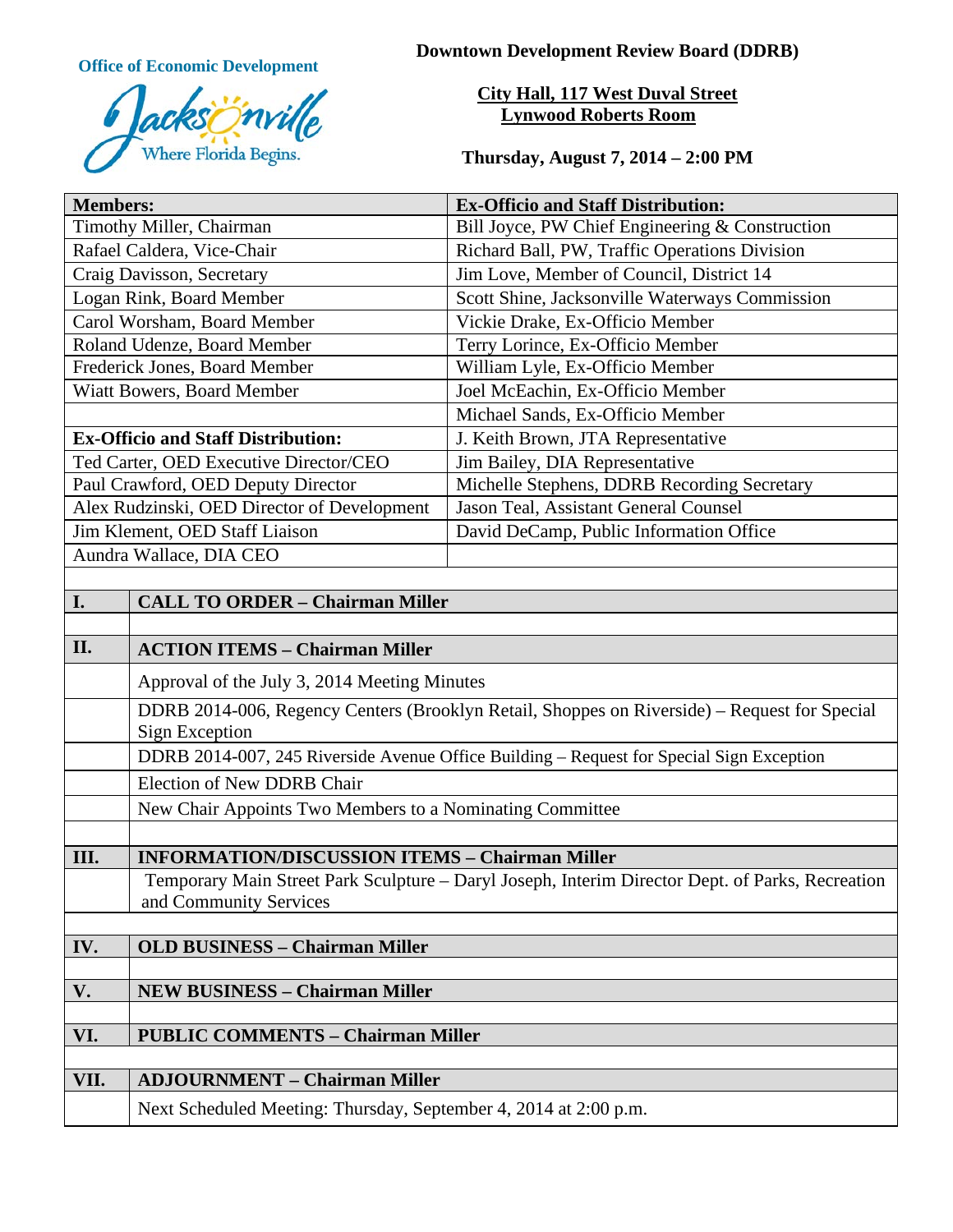

**Office of Economic Development**<br> **Downtown Development Review Board (DDRB) City Hall, 117 West Duval St. 1st Floor, Don Davis Room**

*Thursday, August 7, 2014 – 2:00 p.m.*

### *MEETING* **MINUTES**

**Board Members Present:** Chairman T. Miller, R. Caldera, C. Worsham, and L. Rink; W. Bowers, F. Jones, C. Davisson

**Board Members Not Present:** R. Udenze

**OED Staff Present:** Jim Klement, Staff Liaison; Alex Rudzinski, OED Staff; and Michelle Stephens, Recording Secretary

**Representing Office of General Counsel:** Jason Teal

### **I. CALL TO ORDER**

A quorum was confirmed and Chairman Miller called the meeting to order at approximately 2:00 p.m.

Chairman Miller asked anyone wishing to speak on a particular project to complete a public speaker card and reminded Board members to disclose if they had any ex-parte communication with any of the applicants presenting projects today or conflicts of interest prior to the item being addressed by the Board.

#### **II. ACTION ITEMS**

#### APPROVAL OF THE JULY 3, 2014 DDRB MEETING MINUTES

# **A MOTION WAS MADE BY BOARD MEMBER C. WORSHAM AND SECONDED BY BOARD MEMBER L. RINK APPROVING THE JULY 3, 2014 DDRB MEETING MINUTES. THE MOTION PASSED UNANIMOUSLY 6-0-0.**

Board Member R. Caldera arrived at 2:06 pm after the approval of the meeting minutes.

DDRB 2014-006, REGENCY CENTERS (BROOKLYN RETAIL, SHOPPES ON RIVERSIDE), REQUEST FOR SPECIAL SIGN EXCEPTION TO ALLOW BUILDING/MONUMENT IDENTIFICATION AND CORNER LOCATION IDENTITY SIGNS

Mr. Klement reviewed the project report dated August 7, 2014. Mr. Klement introduced Mr. Chris Ruen, Regency Centers Project Manager who provided an overview of the project.

The floor was open and closed for public comments (there were no comments from the public).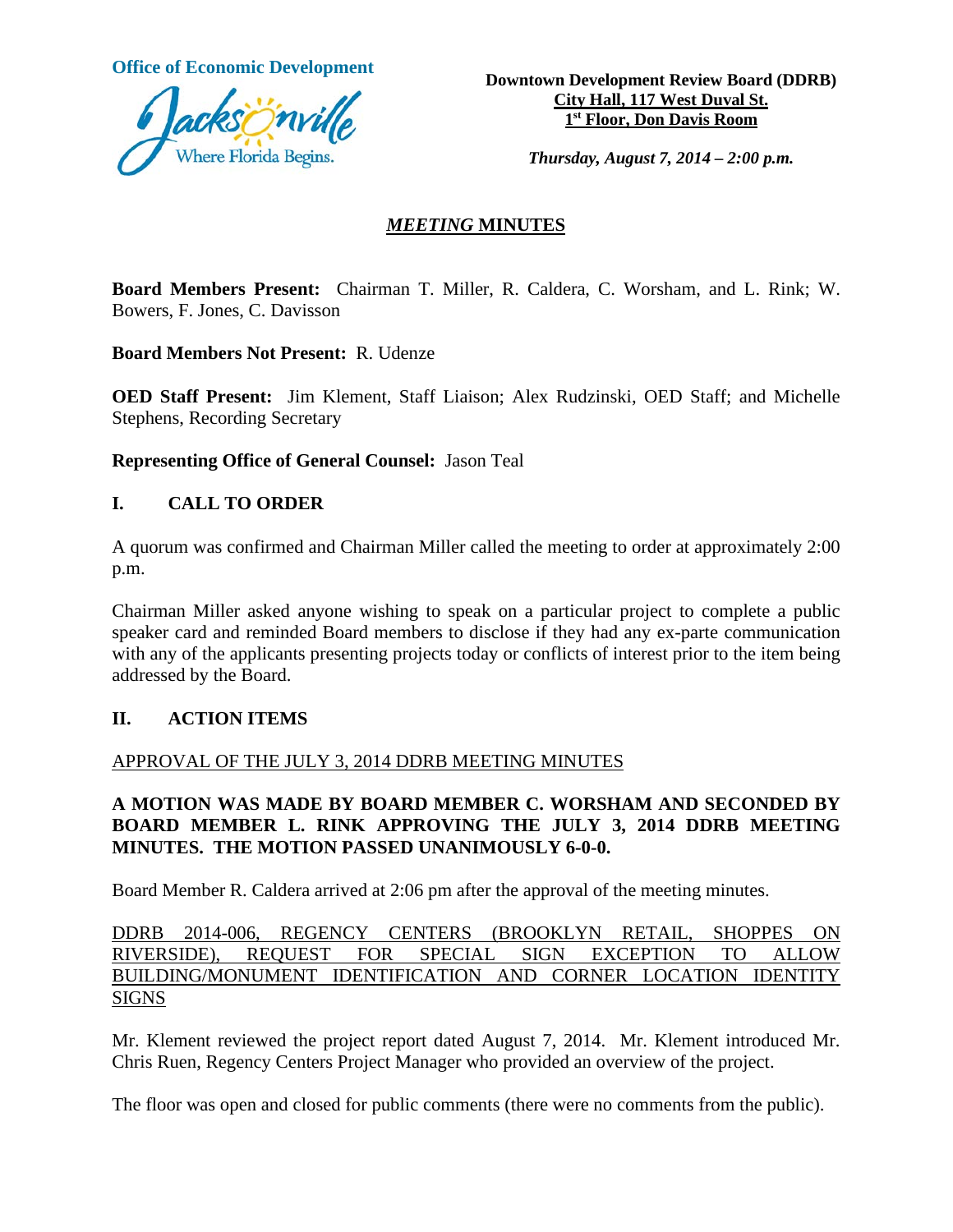**A MOTION WAS MADE BY BOARD MEMBER C. DAVISSON AND SECONDED BY BOARD MEMBER R. CALDERA APPROVING DDRB 2014-006, DEVIATION REQUEST FOR A SPECIAL SIGN EXCEPTION TO ALLOW A BUILDING/MONUMENT IDENTIFICATION SIGN AND ADDITIONAL CORNER LOCATION IDENTITY SIGNS ON THE RIVERSIDE AVENUE FRONTAGE SUBJECT TO THE CONDITION THAT THE SIGNS WILL COMPLY WITH THE DOCUMENT TITLED: IDENTY SIGNS FOR BROOKLYN STATION, DDRB 2014-006 DATED AUGUST 7, 2014. NOTE: THIS DOCUMENT PROVIDES FOR ONE MONUMENT SIGN AND THREE ENTRY SIGNS ON THE RIVERSIDE AVENUE FRONTAGE. THE MOTION UNANIMOUSLY PASSED 7-0-0.**

### DDRB 2014-007, 245 RIVERSIDE AVENUE, SPECIAL EXCEPTION TO ALLOW BUILDING/MONUMENT DIRECTORY IDENTIFICATION SIGN

Mr. Klement reviewed the project report dated August 7, 2014. Mr. Klement introduced Mr. Ryan Beazely, President of Brown Enterprises, who provided an overview of the project.

Mr. Teal commented that this was a request for a monument sign and is approved by a special sign exception. He reviewed the criteria used to evaluate a special sign exception for a monument type sign.

The floor was open and closed for public comments (there were no comments from the public).

**A MOTION WAS MADE BY BOARD MEMBER F. JONES AND SECONDED BY BOARD MEMBER C. WORSHAM APPROVING A DEVIATION REQUEST FOR A SPECIAL SIGN EXCEPTION TO ALLOW A BUILDING/MONUMENT DIRECTORY IDENTIFICATION SIGN ON RIVERSIDE AVENUE FRONTAGE SUBJECT TO THE CONDITION THAT THE SIGN WILL NOT EXCEED 60 SQUARE FEET IN AREA AS SHOWN IN PROPOSED SIGN SUBMITTAL TITLED: BROWN ENTERPRISES, DDRB APPLICATION 2014-007 DATED AUGUST 7, 2014. THE MOTION UNANIMOUSLY PASSED 7-0-0.**

#### ELECTION OF NEW DDRB CHAIR

Per Section 4.0 of the DDRB Bylaws, the Board discussed the selection of a new Chair. Chair Miller opened the floor for any nominations of Chair.

Chair Miller nominated Board Member Raphael Caldera to serve as Chair. There were no other nominations for Chair.

The Board voted unanimously7-0-0 electing Board Member Raphael Caldera to serve as Chair of the DDRB.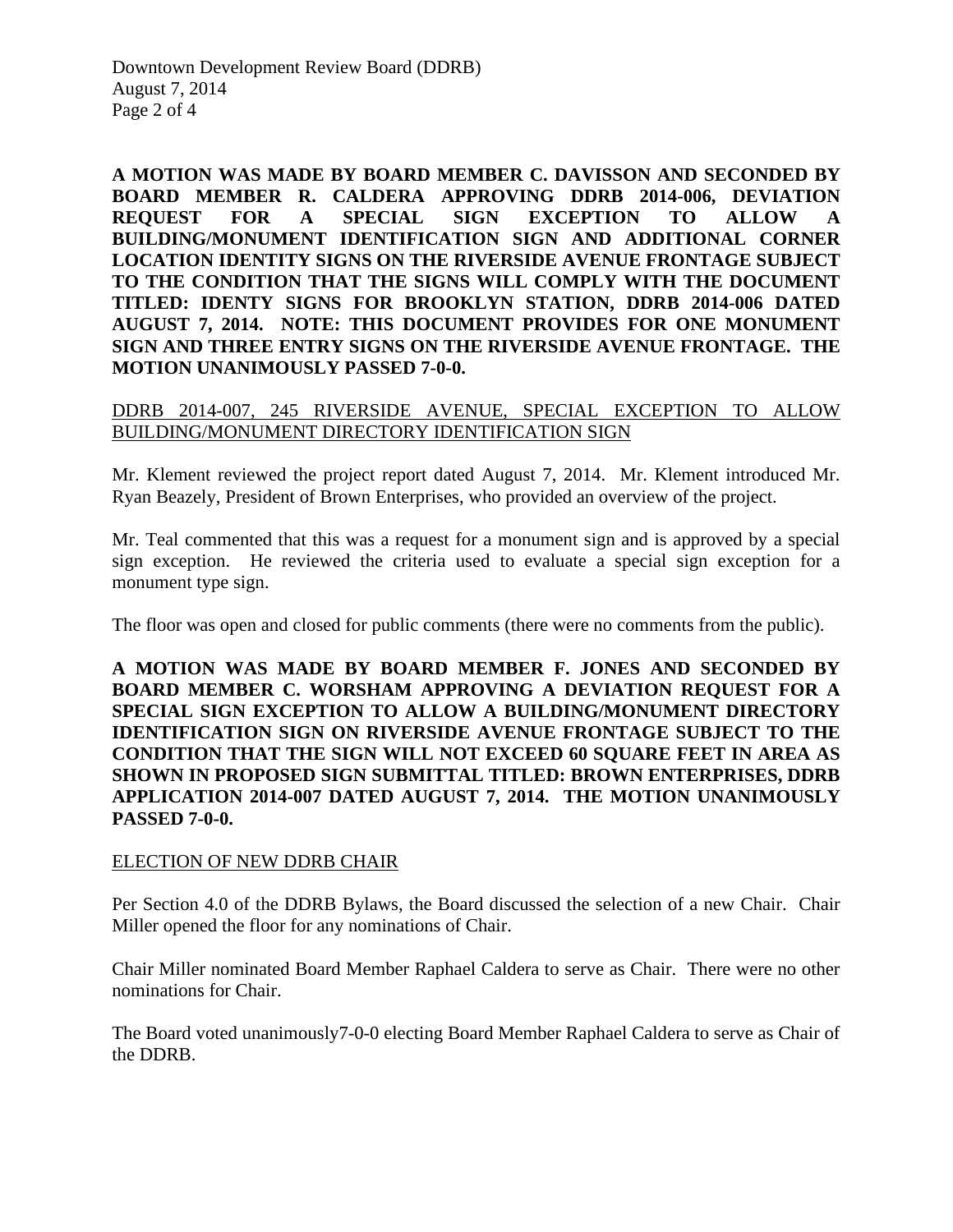### NEW CHAIR APPOINTS TWO MEMBERS TO A NOMINATING COMMITTEE

Mr. Teal advised that per Section 4.2 of the DDRB Bylaws, the newly elected Chair will appoint two members to serve on a Nominating Committee. The Nominating Committee will meet prior to the next DDRB meeting and present a slate for Vice-chair and Secretary.

It was noted that serving on the Nominating Committee does not negate a Board Member from being nominating to serve as either Vice Chair or Secretary.

New appointed Chair Caldera appointed Board Member W. Bowers and Board Member L. Rink to serve on the Nominating Committee.

# **III. INFORMATION/DISCUSSION ITEMS**

Jenny Hager, Associate Professor of Sculpture, University of FL provided an overview of a project coming to downtown Jacksonville, Sculpture Walk Jax. The temporary outdoor sculpture exhibition will be displayed in the fall 2014 in Main Street Park. For more information, visit [www.sculpturewalkjax.com.](http://www.sculpturewalkjax.com/) There will be a grand opening on September  $12<sup>th</sup>$ .

It was noted that the presentation was for the informational purposes only.

# **IV. OLD BUSINESS**

Chair Miller asked Mr. Klement for an update on the replacement of Board Members whose terms have expired several months ago. Mr. Klement replied that he will follow up and report back to the Board on the status of applications for new Board Members.

Board Member R. Caldera asked about the construction of the old library on Ocean Street. They had proposed placing boards around the construction site that would display paint and artwork. He noted that currently around the site is a Danis Construction Company sign. Mr. Klement said that he would check into it and report back to the Board.

# **V. NEW BUSINESS**

No new business was discussed.

# **VI. PUBLIC COMMENTS**

There were no public comments.

#### **VI. ADJOURNMENT**

The Board talked about moving the next DDRB meeting scheduled for September 4, 2014. Board Member W. Bowers advised that the meeting date of September  $4<sup>th</sup>$  conflicts with the